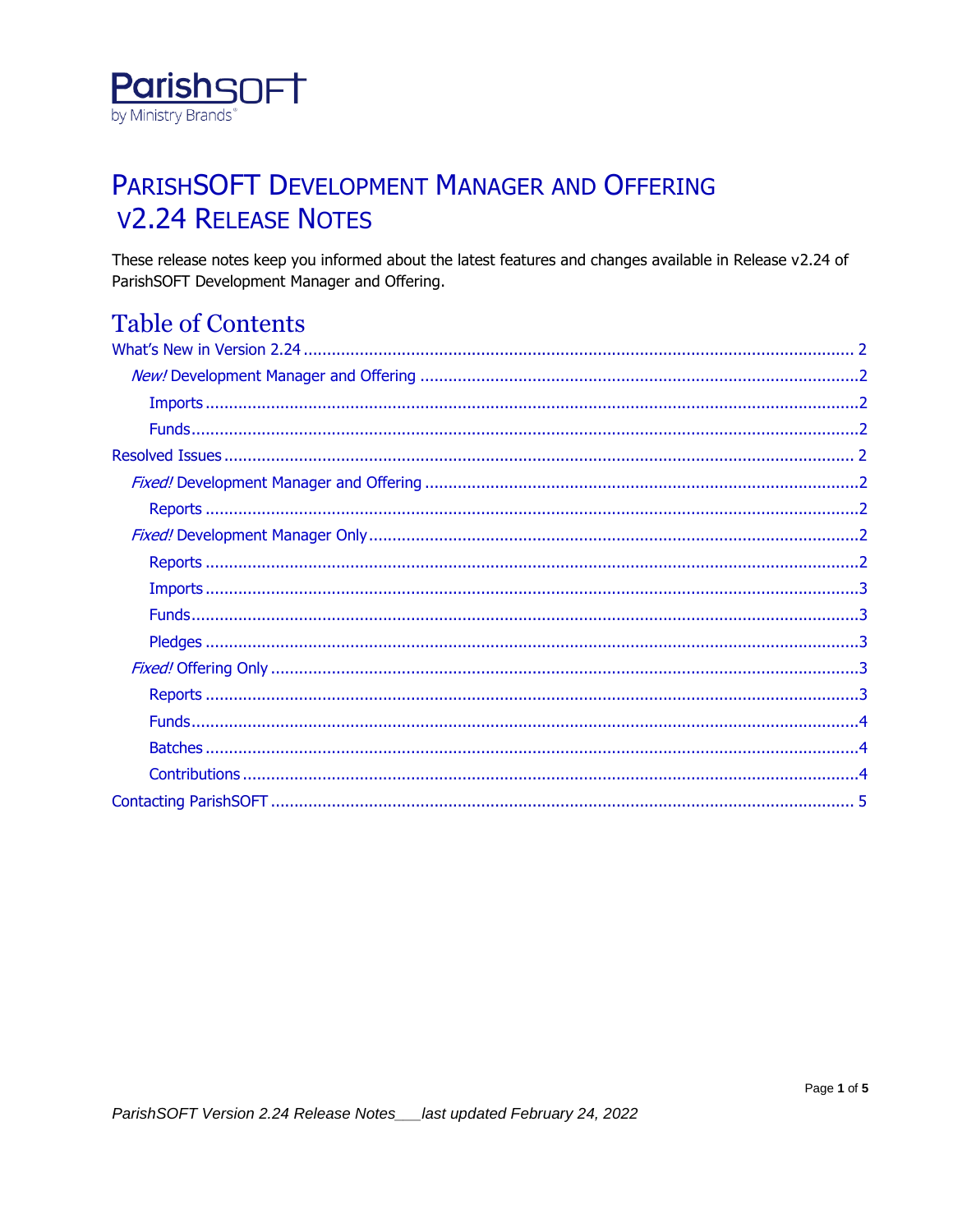<span id="page-1-0"></span>

## <span id="page-1-1"></span>*New!* Development Manager and Offering

## <span id="page-1-2"></span>**Imports**

#### Generic Import Process No Longer Appends the Fund Name to the Batch Name

In a previous release, to ensure that imported batches were uniquely named, the generic import process appended the fund name to the name of each incoming batch. We determined that this naming convention is no longer required. Therefore, after an import a batch retains its original, user-specified name.

### <span id="page-1-3"></span>Funds

#### User Confirmation Required When Transfer Date for Sustaining Gifts Is Before End Date

When using the **Transfer Recurring Gifts** feature, users must now confirm a request to move a gift to a new fund on a date that occurs before the end date of the fund from which they are moving the gift.

## <span id="page-1-4"></span>Resolved Issues

## <span id="page-1-5"></span>*Fixed!* Development Manager and Offering

### <span id="page-1-6"></span>Reports

#### Fixed: Address Blocks Misaligned on Canadian Tax Receipts

Previously, the donor address block and the parish address block did not line up correctly inside the window of a standard window envelope. We fixed this issue so that the address blocks are now visible when the tax receipt statement is folded along the dotted line as indicated in the report.

## <span id="page-1-7"></span>*Fixed!* Development Manager Only

### <span id="page-1-8"></span>Reports

#### Fixed: Formatting Issues in Parish Summary Report

We adjusted the pagination in the **Parish Summary** report to prevent column headings from being pushed to the bottom of the first page and their details from being forced to the top of the next page under no headings.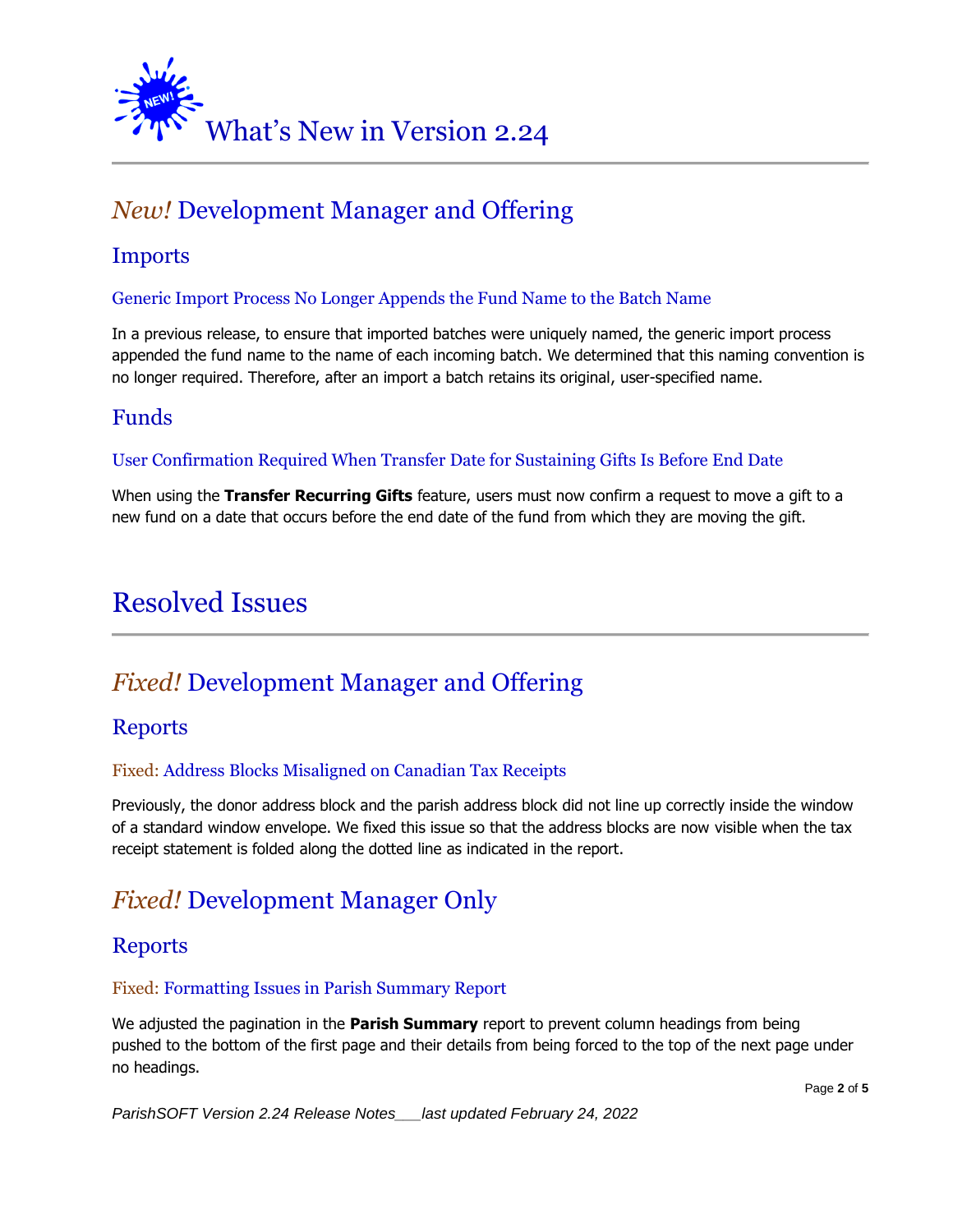## <span id="page-2-0"></span>Imports

#### Fixed: Contribution Fields Empty in Batch Details After Online Giving Pledge Import

Previously batch details for a pledge file imported from Online Giving showed no values in the **Contribution Count** and **Contribution Amount** fields. We fixed this issue.

### <span id="page-2-1"></span>Funds

#### Fixed: Bulk Updates Made to Fund Permissions Not Working for All Organizations

Previously customers using an organization other than the diocese as the Development organization could not bulk update fund permissions for staff with active assignments in the organization selected in **Settings** > **Administration**. We fixed this issue.

## <span id="page-2-2"></span>Pledges

#### Fixed: Cannot Specify an End Date for Sustaining Gifts

We fixed the issue that prevented users from being able to specify an end date for sustaining gifts. The system now allows users to set an end date with the following restriction: an end date must be the same as or after the start date specified in the sustaining gift record.

## <span id="page-2-3"></span>*Fixed!* Offering Only

### <span id="page-2-4"></span>Reports

#### Fixed: DDM Permissions Not Restricting Access to Organizations in Parish Reports Setup

Previously when setting up the Parish reports listed below, users with ParishSOFT DDM permissions were allowed to see and select organizations for which they should have been denied access. We fixed this issue. If the user has ParishSOFT DDM permissions enabled, they can only select organizations for which they are granted access.

- Donor List
- Designation Details
- Parish Date Over Goal
- Parish Master
- Parish Roster
- Contribution Details
- Pledge Details
- Parish Master One Time Gifts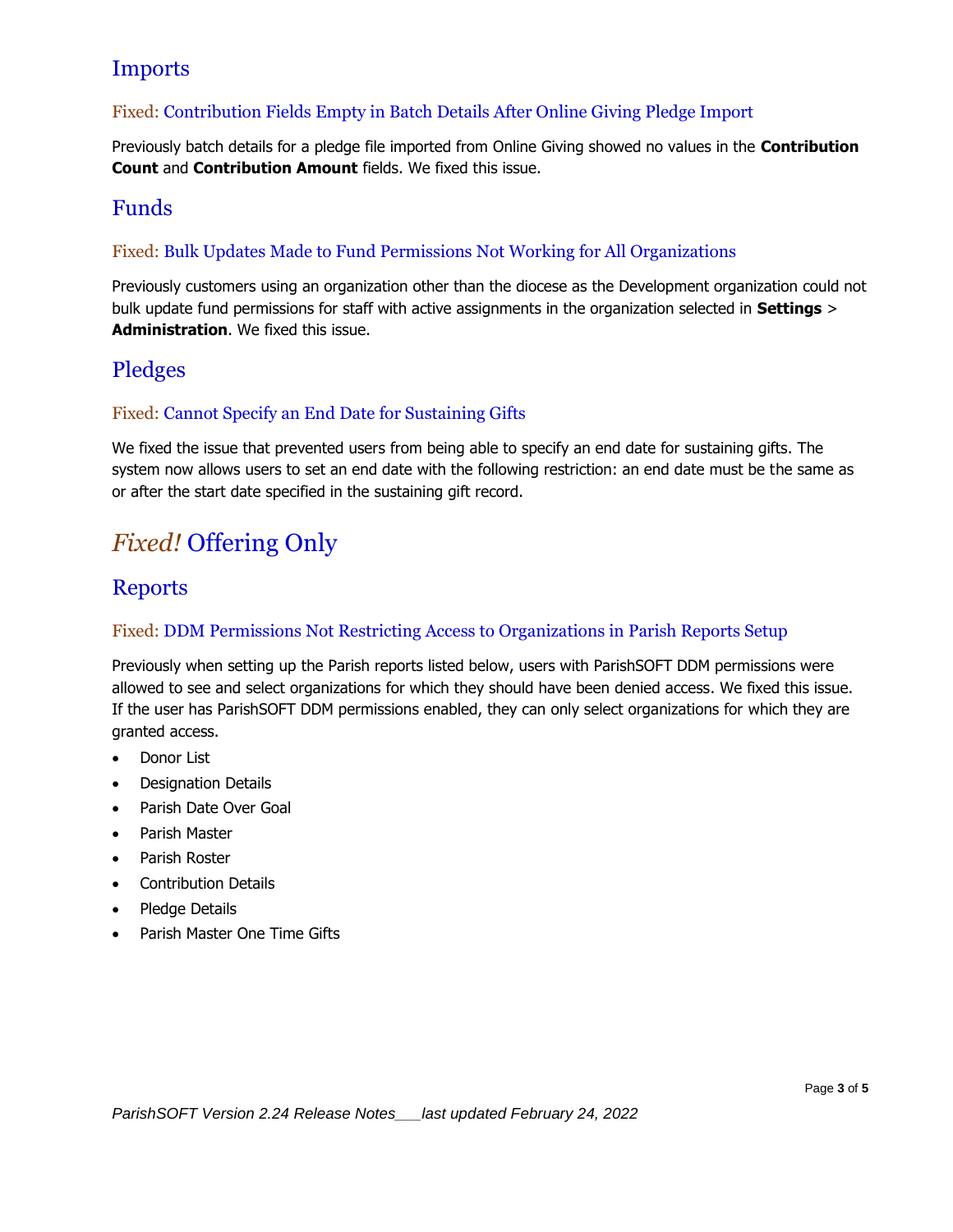## <span id="page-3-0"></span>Funds

#### Fixed: Can't Save Fund Record After Deleting a Fund a Project

Previously in organizations for which the ParishSOFT Accounting integration was enabled, users could not save a fund record after deleting a project from the **Fund Project** dropdown list. We fixed this issue.

### <span id="page-3-1"></span>Batches

#### Fixed: Bank Account Field in New Batch Form Missing Red Asterisk (\*)

Previously the **Bank Account** field in the new batch creation form was missing a red asterisk (\*), the designation for a required field. The field is now appropriately marked (\*) to let users know that they must select a bank account to save a new batch.

#### Fixed: Wrong Envelope Numbers Sometimes Shown in Batch Posting List Report

Previously, the **Batch Posting List** report sometimes showed the wrong envelope number for a family if the family was assigned an envelope number at more than one parish. We fixed this issue. The report now shows the envelope number assigned to the family by the organization running the report.

### <span id="page-3-2"></span>**Contributions**

#### Fixed: Time Zone Issue Experienced in Lifetime Giving

We fixed the issue that caused the date shown in the contribution summary for Lifetime Giving to be one day earlier than the date in the contribution record.